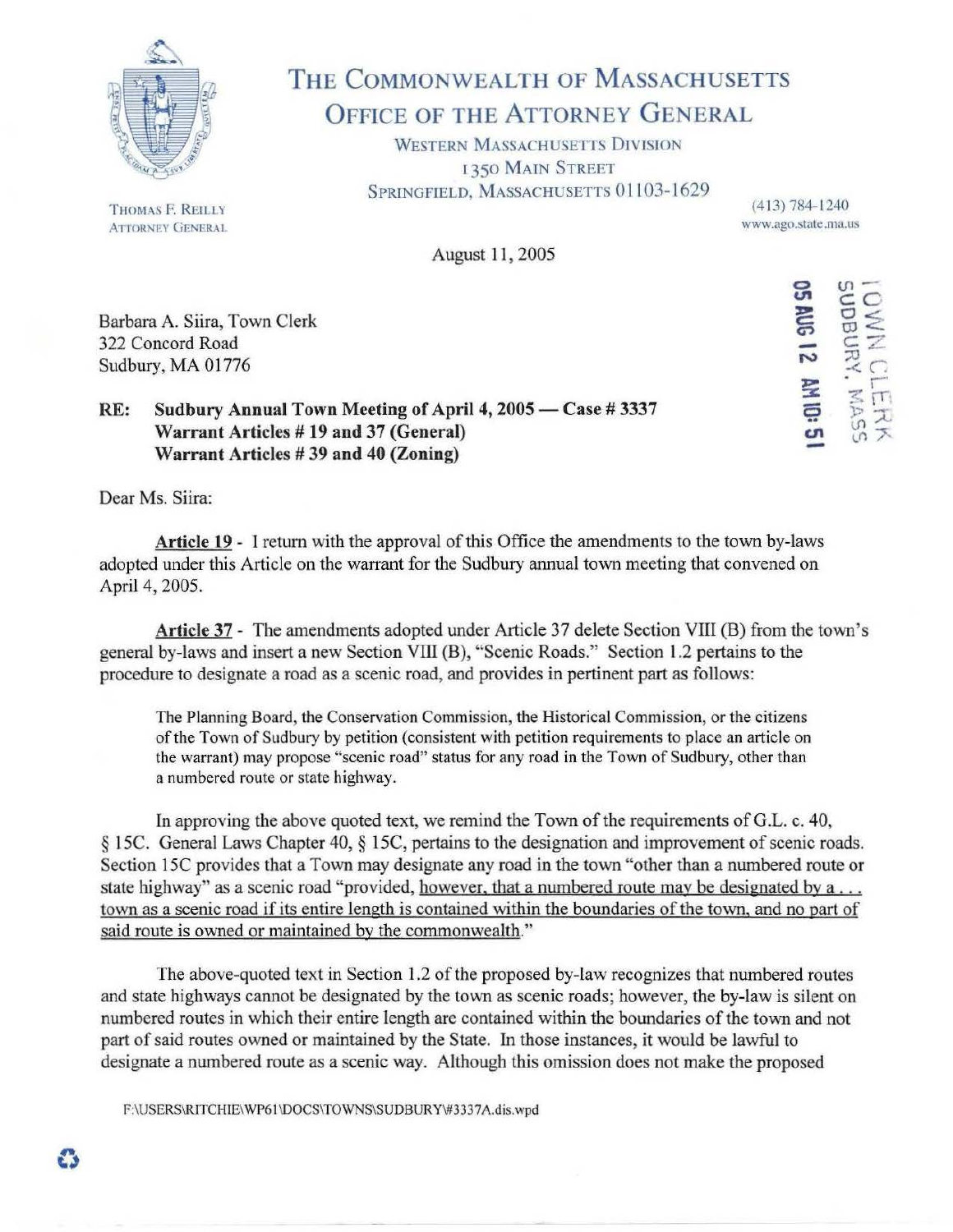by-law inconsistent with state law, we remind the town that designation of a numbered route as a scenic road is limited to instances expressly provided for in G.L. c.  $40$ ,  $\S$ § 15C.

We next call your attention to Section 3.4, which pertains to the tree warden and provides in as follows:

Whenever feasible. Planning Board hearings shall be held in conjunction with those to be held by the Tree Warden acting under M.G.L. ch. 87. Consent to action by the Planning Board shall not be construed as inferring consent by the Tree Warden, or vice versa.

### (Emphasis added.)

We disapprove and delete the above underlined text as inconsistent with the provisions of G.L. c. 40,.§ 15C, and c. 87, § 3. [Disapproval# I of 4] General Laws Chapter 40, Section 15C, provides in pertinent part as follows:

After a road has been designated as a scenic road any repair, maintenance, reconstruction, or paving work done with respect thereto shall not involve or include the cutting or removal of trees, or the tearing down or destruction of stone walls, or portions thereof, except with the prior written consent of the planning board, ... after a public hearing duly advertised twice in a newspaper of general circulation in the area, as to time, date, place and purpose, the last publication to occur at least seven days prior to such hearing; provided, however. that when a public hearing must be held under the provisions of this section and under section three of chapter eighty-seven prior to the cutting or removal of a tree. such hearings shall be consolidated into a single public hearing before the tree warden and the planning board,  $\dots$ and notice of such consolidated public hearing shall be given by the tree warden or his deputy as provided in said section three of chapter eighty-seven.

(Emphasis added.)

General Laws Chapter 87, Section 3 provides in pertinent part as follows:

Except as provided by section five, public shade trees shall not be cut, trimmed or removed, in whole or in part, by any person other than the tree warden or his deputy,  $\dots$  except upon a permit in writing from said tree warden, nor shall they be cut down or removed by the tree warden or his deputy or other person without a public hearing ... provided, however, that when a public hearing must be held under the provisions of this section and under section fifteen C of chapter forty prior to the cutting or removal of a tree. such hearings shall be consolidated into a single public hearing before the tree warden and the planning board,  $\dots$  and notice of such consolidated public hearing shall be given by the tree warden or his deputy as provided herein.

(Emphasis added.)

General Laws Chapter 40, Section 15C, and c. 87, § 3, provide that when a public hearing is required wider both G.L. c. 40, § 15C and c. 87, § 3, such hearing must be consolidated into a single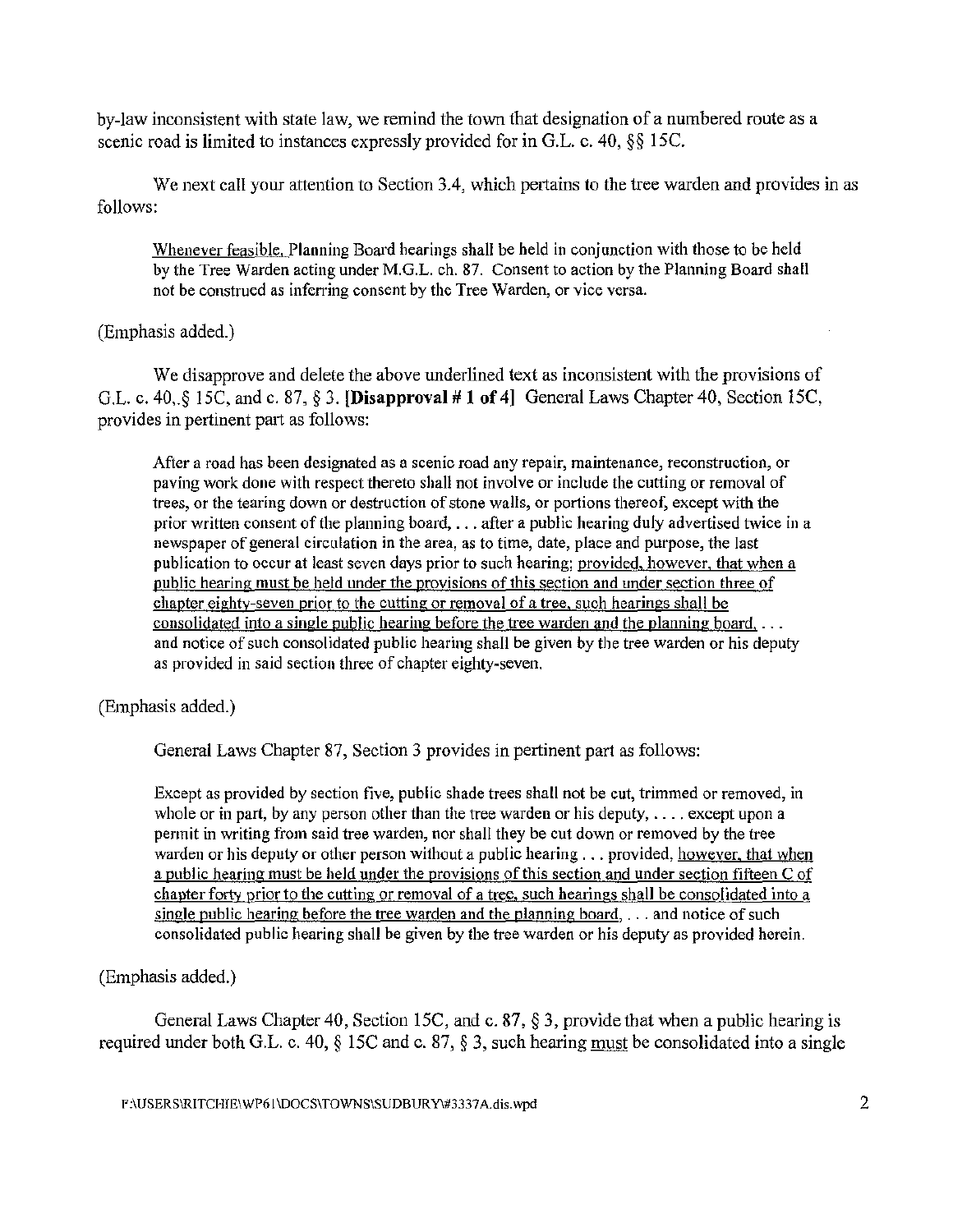public hearing before the tree warden and the planning board. Thus, we disapprove and delete the words "Whenever feasible" from the provisions of Section 3.4.

We next call the town's attention to Section 4.3, which pertains to tree removal limitations and provides in pertinent part as follows:

c) For each tree with a trunk exceeding six (6) inches **in** diameter, one (1) foot above ground level that is removed, a tree in a species, size and location with advice from the Tree Warden and suitable to the Planning Board, shall be planted, or an equivalent payment into the townwide tree replacement fund shall be made....

### (Emphasis added.)

Section 4.3 (c) allows a person to make a cash payment to the town's tree replacement fund instead of replacing trees that have been removed. It is unclear whether the tree replacement fund is intended to be an account authorized under state law or whether it is intended to be a special account created by by-law.

General Laws Chapter 44, § 53, provides that "[a]ll moneys received by a city, town or district officer or department, except as otherwise provided by special acts and except fees provided for by statute, shall be paid by such officers or department upon their receipt into the city, town or district treasury." While we find no facial inconsistency between state laws and the mere imposition and collection of the fee prescribed in.the proposed by-law, it is our opinion that the funds collected become part of the town's general fund unless placed in a fund established by the Legislature by general law or special act. In the packet of materials submitted to us for review, we were not given any information showing that the town has received a special act from the Legislature authorizing the creation of a "tree replacement fund."

In the absence of any general or special law to the contrary, fees of the sort contemplated here would, pursuant to G.L. c. 44,  $\S$  53, have to be deposited with the Town Treasurer and made part of the town's general fund, thus not available to the Town for the purpose for which they were assessed unless in accordance with an appropriation made by Town Meeting. Illustrative of such legislative authority is G.L. c. 44, § 53E 1/2, which authorizes revolving funds for the deposit of"departmental receipts received in connection with the programs supported by such revolving fund." It is not entirely clear whether the term "program" is malleable enough to be applicable to fees collected for tree replacement. Moreover, G.L. c. 44, § 53E 1/2, requires revolving funds to be established and renewed annually by Town Meeting and may not be set up in the body of a town by-law. Each town meeting has the power to decide whether or not to authorize a revolving fund for the upcoming fiscal year and, if so, what particular receipts will be credited to the fund and how the funds may be spent.

Another such law is G.L. c. 44, § 53F 1/2. Section 53F 1/2 allows towns, upon acceptance of that section, to establish enterprise funds for a utility, health care, recreational, or transportation facility and its operation, as the city or town may designate, referred to as the enterprise. However, absent such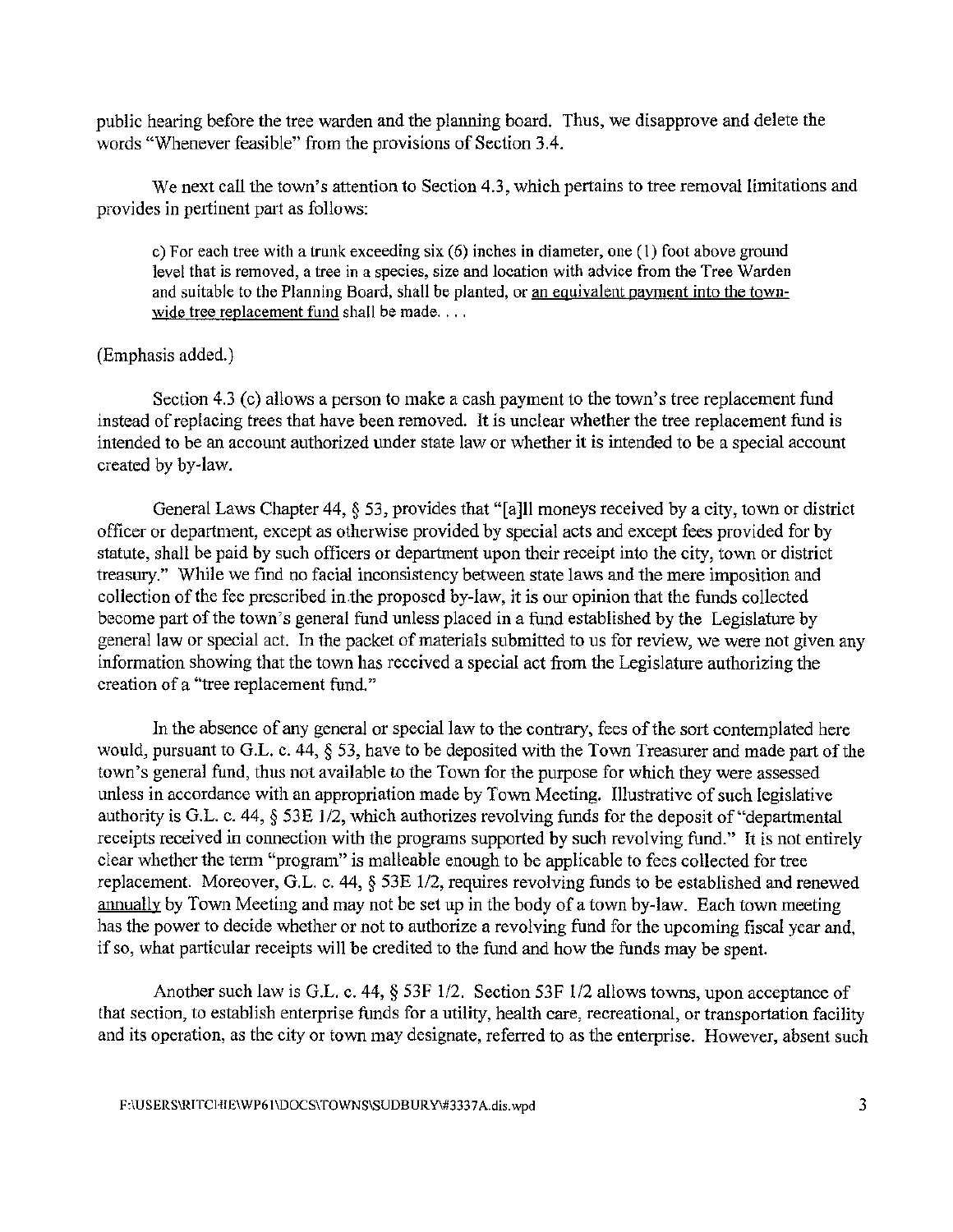general or special law to the contrary, the fines collected become part of the town's general fund and are not available to the Town other than as authorized by town meeting by proper appropriation.

Another such legislative authority is G.L. c. 44,  $\S$  53A. Section 53A pertains to the acceptance and expenditure of gifts and grants. Funds received by the town as true gifts or grants would qualify for treatment under G.L. c. 44, § 53A, under which funds given as a gift to a town department for a particular purpose may be segregated into a separate fund and may thereafter be spent without appropriation for the purpose of the gift. Interest would remain with the fund if the donor so provides. I-Iowever, it strains credulity to construe the payments made under the proposed by-law as "gifts" or "grants" in the sense intended by Section 53A. Perhaps a liberal reading of Section 4.3 would be that the replanting is mandatory, but inay be waived if a "gift" is made under Section 4.3, then the expenditure would be governed by the terms of the gift. We suggest that the town discuss this issue in more detail with town counsel.

Lastly, we call the town's attention to Section 7, "Enforcement," which provides in pertinent part as follows:

Cutting or removal of trees or the tearing down or destruction of stone walls within the layout of the scenic road in violations of this Section may be subject to a fine of not more than three hundred dollars (\$300.00), as set forth under the Scenic Road Act, MGL Ch. 40, Sec. 15C. Each day that a violation continues shall constitute a separate offense, until an application is 1nade to the Planning Board, with continued progression toward a good faith effort for restoration. In addition, the Planning Board and Building Inspector may withhold or revoke any current or pending permit on the property associated with said violation.

#### (Emphasis added.)

The above underlined text in Section 7 authorizes the planning board or building inspector to revoke any and all types of permits related to property on which a violation occurred. We caution the town that some permits, for example, the building permit, may not lawfully be revoked in the manner contemplated by Section 7 of the proposed by-law. In applying Section 7, we suggest that the town discuss whether any current or pending permits have statutory permanence and are thus beyond the reach of the authority conferred upon the planning board and building inspector.

Article 39 - The amendments adopted under Article 39 make a number of changes to the town's zoning by-laws. One such change would amend Section 2325, "Pools in Residential District," by deleting the last five sentences and inserting new text. As amended, Section 2325 would have provided as follows [new text in **bold]:** 

In residential zoning districts, private or public swimming pools shall be permitted, provided that a building permit therefore be granted by the Building Inspector under the provision of the Commonwealth of Massachusetts State Building Code. Requirements for set back, side yard, front and rear yard clear distances shall be the same as for a principal building. Pools built for public or semi.public use (including private "clubs" or organizations) require Site Plan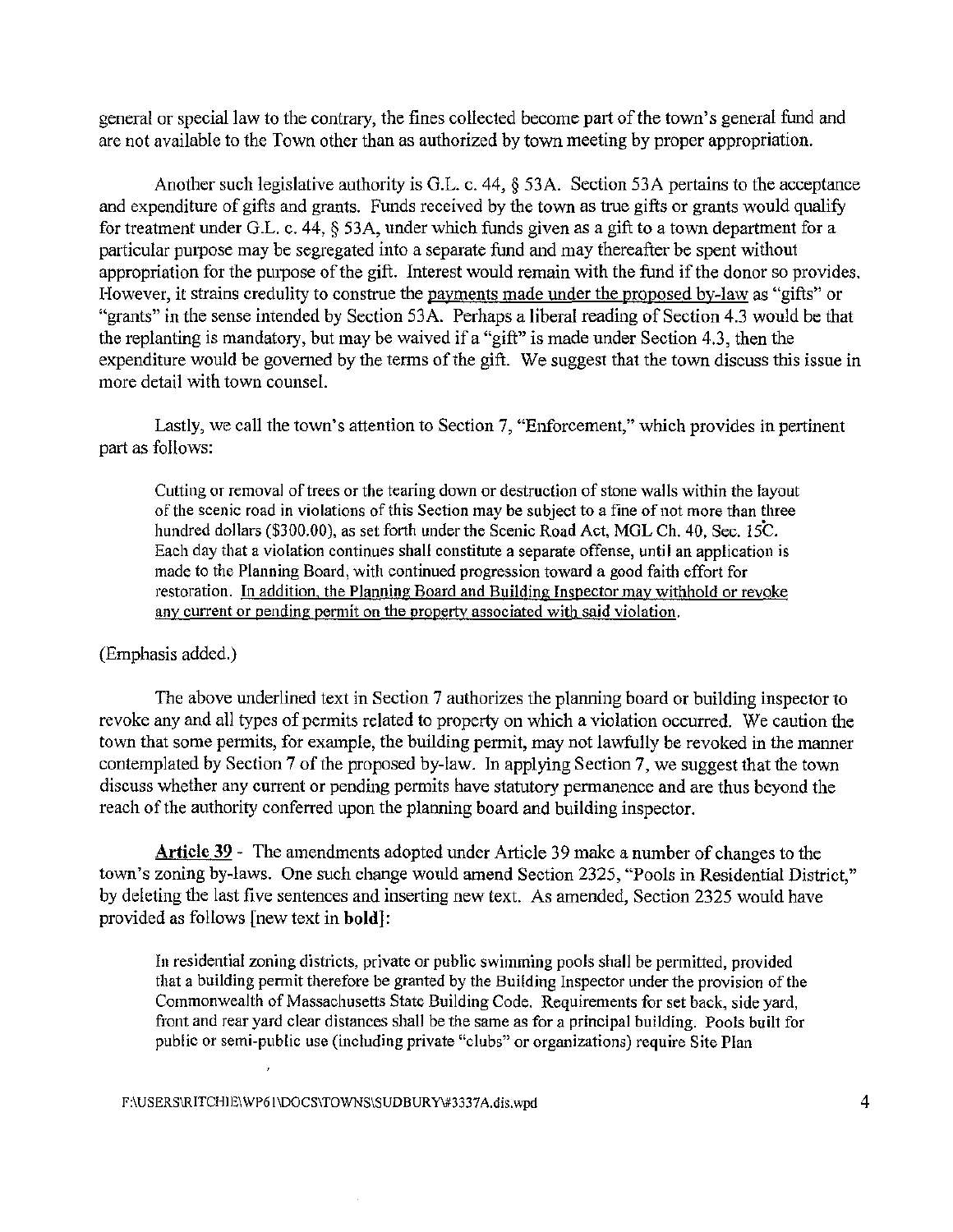approval per Section 6300 of this bylaw and a special permit for the Board of Appeals. Enclosures for s\vimming pools shall meet the Massachusetts State Building Code requirements. In addition, the minimum fence barrier height shall be five (5) feet.

#### (Emphasis added.)

We disapprove and delete the above underlined text as inconsistent with the State Building Code and G.L. c. 40A,  $\S$  3. [Disapproval # 2 of 4]

Beginning with Chapter 802 of the Acts of 1972, as amended by Chapter 541 of the Acts of 1974, the Legislature eliminated local building codes, the purpose of which was to create a state-wide "comprehensive" state building code which it intended should be applied uniformly throughout all the communities of the Commonwealth. Today, any town seeking to enforce regulations more restrictive than those currently imposed under the state building code must request that the State Board of Regulations and Standards adopt such regulation. G.L. c. 143, § 98. The Board will grant such a request only upon a finding, after conducting a public hearing, "that more restrictive standards are reasonably necessary because of special conditions prevailing within such city or town and that such standards conform with accepted national and local engineering and fire prevention practices, with public safety and with the general purposes of a statewide building code ... ". *Id.* 

General Laws, Chapter 40A, §3, likewise, begins with the admonition: "No zoning ordinance or by-law shall regulate or restrict the use of materials, or methods of construction of structures regulated by the state building code .... " The State Building Code is a comprehensive statewide act and no local by-law that exceeds, competes or conflicts with any provisions of the State Building Code has legal effect.

State statutes and the State Building Code require fencing for swimming pools and impose construction requirements for such fences. G.L. c. 140,  $\S 206$ , and 780 C.M.R.  $\S 421.10$ . Section 421.10 of the State Building Code provides the criteria for fencing of outdoor private swimming pools. Section 421.10 of the State Building Code that sets forth the requirements to be used when constructing a fence around a private swimming pools and provides as follows:

In lieu of any zoning laws or ordinances to the contrary, private swimming pools, spas and hot tubs shall be enclosed in accordance with  $780$  CMR  $421.10.1$  through  $421.10.4$  or by other approved barriers.

### (Emphasis added.)

General Laws Chapter 140, Section 206, sets the criteria for outdoor public and semi-public pools. The State Building Code refers to G.L. c. 140, § 206, for the required enclosure of public or semi-public outdoor in-ground swimming pools. 780 C.M.R. § 421.2. As stated above, the State Building Code preempts the field of building construction, and towns are precluded from enacting by-laws and regulations that deal with subjects covered or reserved by the State Building Code. Because the State Building Code is a comprehensive statewide act and no local by-law that exceeds,

F:\USERS\RITCHIE\WP61\DOCS\TOWNS\SUDBUR Y\#3337A.dis.wpd 5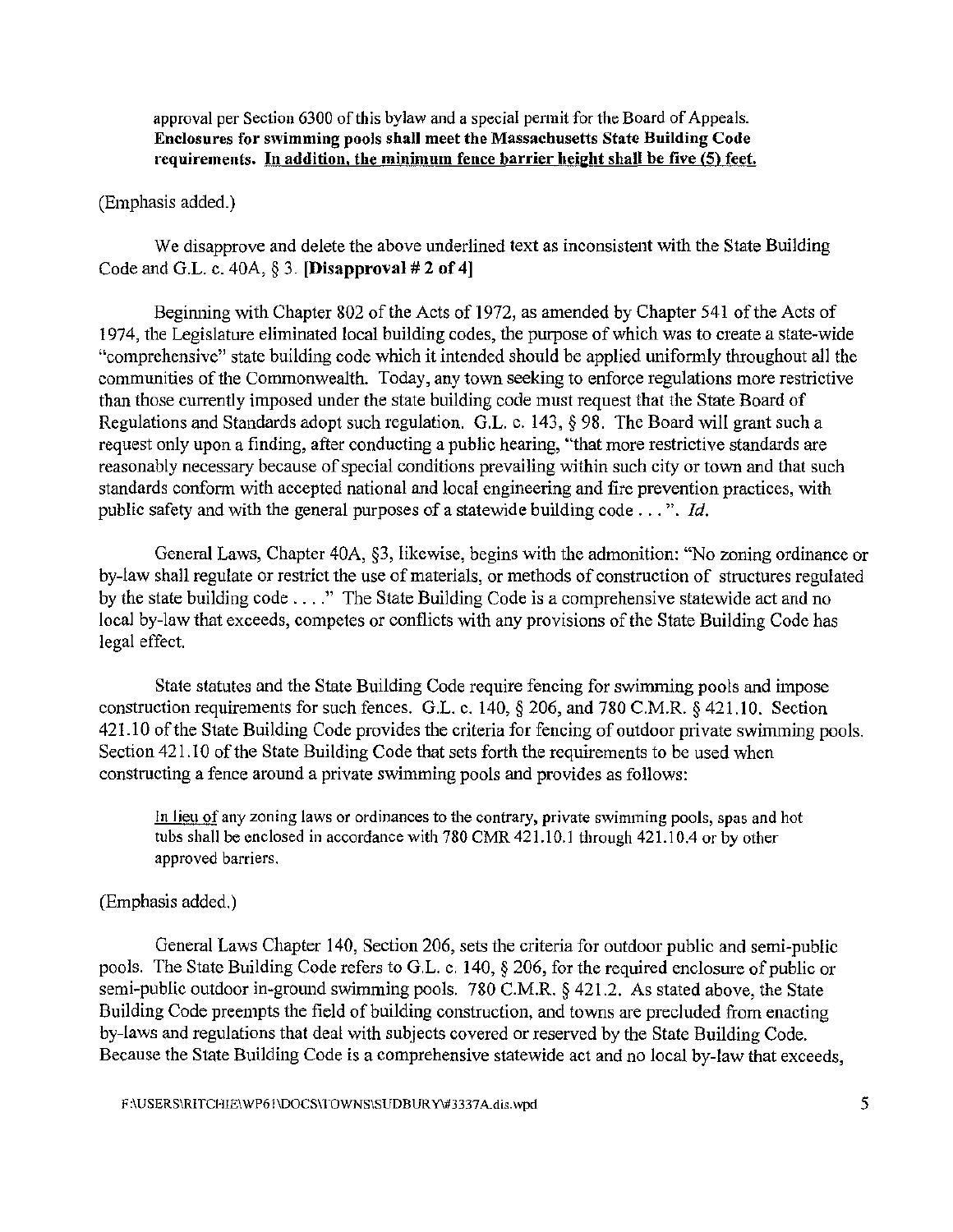competes, or conflicts with any provisions of the State Building Code has legal effect, we disapprove and delete the above underlined text from Section 2325.

**Article**  $40$  - I return with the approval of this Office the amendments to the town by-laws adopted under this Article, except as provided below.

We call the town's attention to Sections 4230 and 4231. Section 4230 of the proposed by-law establishes the boundaries of the Water Resource Protection Overlay District and Section 4231 pertains to district boundary disputes. Section 4231 provides as follows:

If the location of the District boundary in relation to a particular parcel(s) is in doubt, resolution of boundary disputes shall be through a Special Permit application to the Special Pennit Granting Authority. Any application for a Special Permit for this purpose shall be accompanied by adequate documentation.

The burden of proof shall be upon the owner(s) of the land to demonstrate that the location of the district boundary with respect to their parcel(s) of land is uncertain. The Town may hire a qualified professional to review any technical analyses or documentation provided by the applicant at the applicant's expense. The Planning Board shall provide the owner with a statement of the work performed and the cost thereof when charging an owner hereunder. For disputes which may arise related to a Zone II boundary, the determination of the location and extent of Zone II shall be in conformance with the criteria set forth in 310 CMR 22.00 and in the DEP's *Guidelines and Policies for Public Water Systems*. In the case of disputing a Zone II boundary, the Special Permit Granting Authority shall not issue approval until DEP issues an official approval of the revised delineation.

Section 4231 recognizes that lines on a map can only with limited precision be correlated with points on the surface of the land, and that such "line ambiguity" will occasionally need resolution. Section 5 therefore, provides a means by which to resolve doubt as to the location of a district boundary in relation to a particular parcel. That is, a district boundary- established by town meeting and shown on the map  $-$  may be verified on the ground, as distinct from established as part of the by-law. We conclude that Section 4231 is limited to the ministerial task of locating with precision on the ground the boundaries of the district as shown on the map, but is not a means of altering the district boundaries themselves without the accompanying action of town meeting. We caution the town that Section 4230 is in all instances controlling on the location of the district boundaries.

We next call the town's attention to Subsection 4242 (j) and Subsection 4252 (o). Subsection 4242 (j) pertains to uses prohibited in the Water Resources Protection Overlay Districts -Zone II, and provides in pertinent part as follows:

The following uses are specifically prohibited within Water Resource Districts - Zone II:

 $\ast$  '  $\ast$  '  $\ast$  '  $\ast$  '  $\ast$ 

 $j.$  Permanent removal, or regrading of the existing soil cover, except for excavations for: 1) building foundations; 2) roads or utility works; 3) the installation of Stormwater BMPs subject

 $F:\Upsilon\to F:\Upsilon$ : F:\USERS\RITCHIE\WP61\DOCS\TOWNS\SUDBURY\#3337A.dis.wpd 6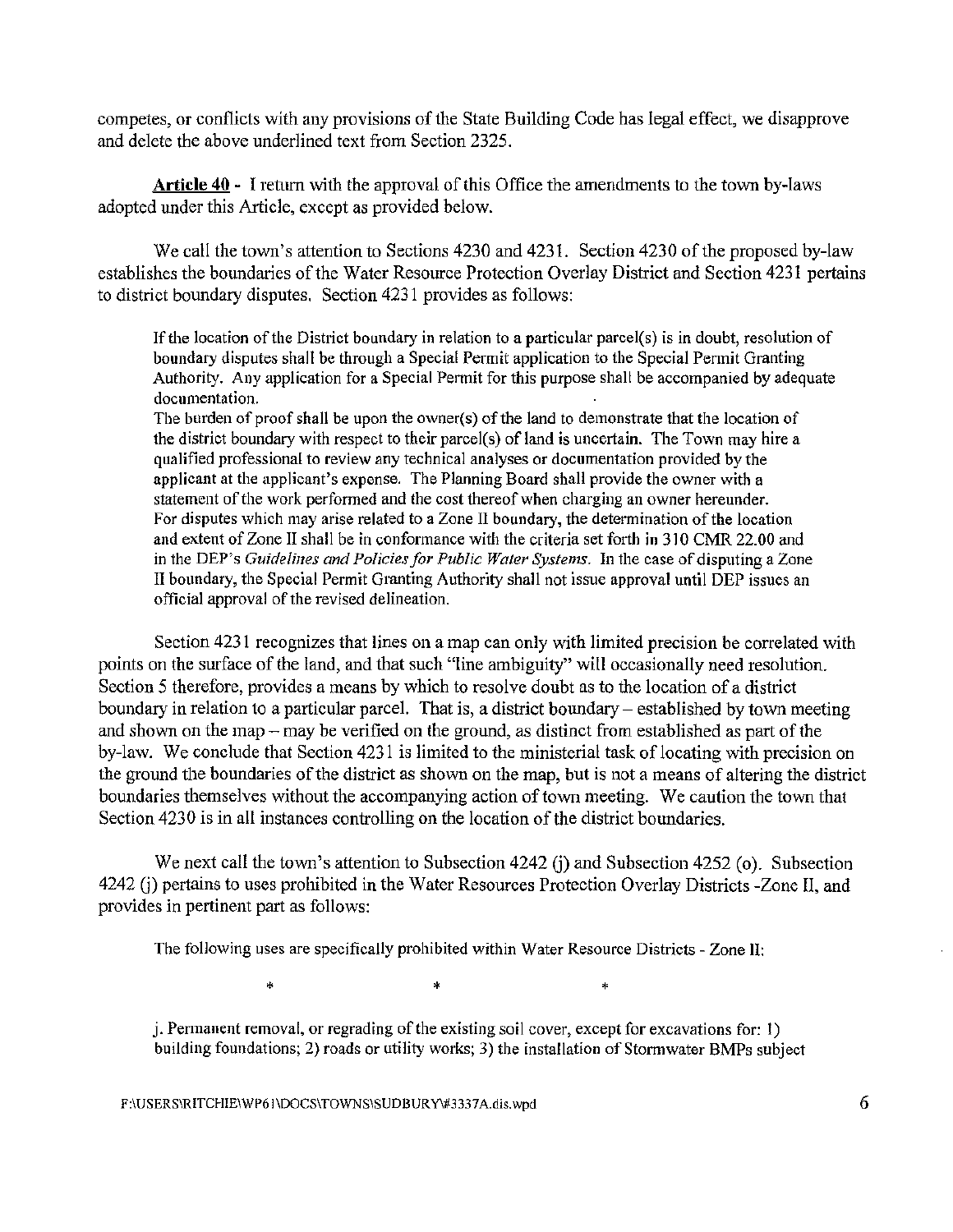to approval by any Town board or committee having jurisdiction, which result in a finished grade at a level less than five (5) feet above the historical high groundwater.

Subsection 4252 (o) pertains to uses prohibited in the Water Resource Protection Overlay Districts - Zone III and provides as follows:

The following uses are specifically prohibited within Water Resource Protection Overlay Districts - Zone III:

 $\ast$   $\ast$   $\ast$   $\ast$ (o) Permanent removal, or regrading of the existing soil cover, except for excavations for: 1) building foundations; 2) roads or utility works; 3) the installation of Stormwater BMPs subject to approval by any Town board or committee having jurisdiction, which result in a finished grade at a level less than five (5) feet above the historical high groundwater.

In approving Subsections 4242 G) and 4252 (o), we caution the town that the laws and Constitution of the Commonwealth have recognized the importance of agriculture and agricultural uses within the state. Article 97 of the Massachusetts Constitution declares that the protection of people in their right to the utilization of agricultural resources is a public purpose in the Commonwealth. Moreover, there are numerous state laws and regulations that preclude agricultural uses from restriction by local legislation. See G.L. c.  $40A$ ,  $\S 3$ , c. 11,  $\S 125$ , and c. 131,  $\S 40$ ,  $\P 24$ . Specifically, G.L. c. 40A,  $\S$  3, provides protection to agriculture and provides in pertinent part:

No zoning ... by-law shall ... prohibit, unreasonably regulate or require a special permit for the use of land for the primary purpose of agriculture, horticulture, floriculture, or viticulture;  $\dots$  except that all such activities may be limited to parcels of more than five acres in area not zoned for agriculture, horticulture, floriculture, or viticulture.

General Laws Chapter 40A, Section 3, states that all agricultural uses must be allowed as of right on land zoned for agriculture and on land that is greater than five acres in size; therefore, a municipality cannot restrict agricultural uses in those areas. A municipality is allowed to restrict agricultural uses on land less than five acres that is not zoned for agriculture. Thus, it would be inconsistent with state law to prohibit, require a special permit, or unreasonably regulate agricultural uses that enjoy the protections accorded under G.L. c.  $40A$ ,  $\S$  3.

Earth removal can be a use incidental to agricultural uses that are protected under G.L. c. 40A,  $\S$  3. Where earth removal is an incidental agricultural use, any unreasonable regulation or special permit requirement would be inconsistent with state law. Where earth removal is an incidental agricultural use, any prohibition, unreasonable regulation or special permit requirement would be inconsistent with state law. Thus, we caution the town to apply the text of the proposed by-law in a manner consistent with the protections accorded to agriculture under state law.

We next call the town's attention to Subsections 4243 (c) and Subsection 4253 (b). Subsection 4243 (c) pertains to uses allowed by special permit in the Water Resource Protection Overlay Districts - Zone II and provides in pertinent part as follows:

 $F:\Upsilon\to\Upsilon$ :\USERS\RITCHIE\\WP61\DOCS\TOWNS\SUDBURY\#3337A.dis.wpd 7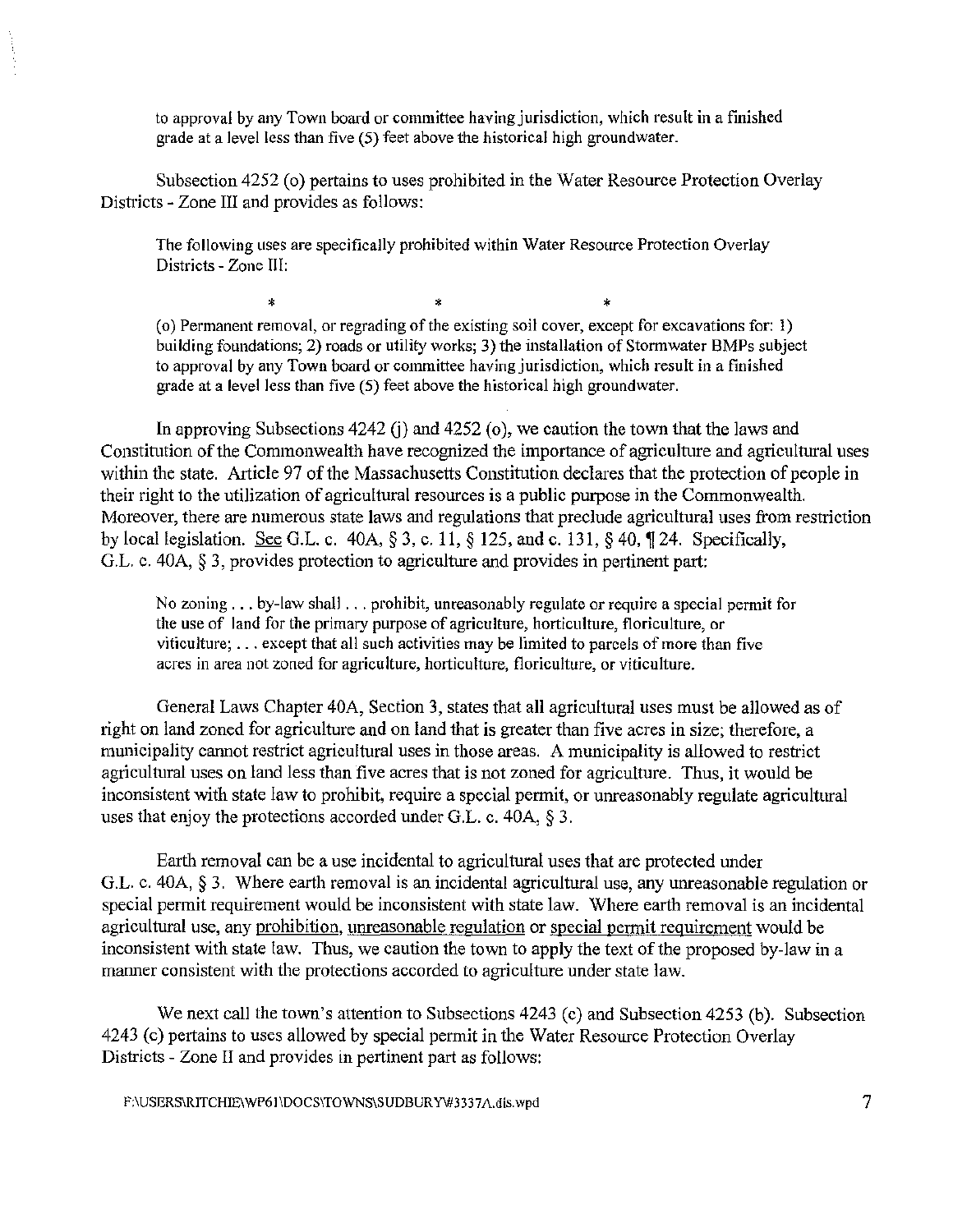The following uses and activities may be allowed by Special Permit within the Water Resource Protection Overlay Districts - Zone II, subject to the approval of the Special Permit Granting Authority under such conditions as they may require and also subject to Section 4242:

 $\ddot{\textbf{x}}$  '  $\ddot{\textbf{x}}$  '  $\ddot{\textbf{x}}$  '  $\ddot{\textbf{x}}$ 

c. The application of pesticides, including herbicides, insecticides, fungicides, and rodenticides, for non-domestic or non-agricultural uses in accordance with state and federal standards, provided the applicant demonstrates to the satisfaction of the Special Permit Granting Authority that other non-chemical means have been proven ineffective. If applicable, the applicant shall provide documentation of compliance with a Yearly Operating Plan (YOP) for vegetation management operations under 333 CMR 11.00 or a Department of Food and Agriculture approved Pesticide Management Plan or Integrated Pest Management (IPM) program under 333 CMR 12.00;

Subsection 4253 (b) pertains to uses permitted by special permit in the Water Resources Protection Overlay Districts - Zone III and provides in pertinent part as follows:

The following uses are permitted by Special Permit within Water Resource Protection Overlay Districts - Zone III, subject to the approval of the Special Permit Granting Authority under such conditions as they may require and also subject to Section 4252:

 $\ast$ 

b. The application of pesticides, including herbicides, insecticides, fungicides, and rodenticides, for non-domestic or non-agricultural uses in accordance with state and federal standards, provided the applicant demonstrates to the satisfaction of the Special Permit Granting Authority that other non-chemical means have been proven ineffective. If applicable, the applicant shall provide documentation of compliance with a Yearly Operating Plan (YOP) for vegetation management operations under 333 CMR 11.00 or a Department of Food and Agriculture approved Pesticide Management Plan or Integrated Pest Management (IPM) program under 333 CMR 12.00;

We disapprove and delete Subsections 4243 (c) and 4253 (b) as inconsistent with the provisions of G. L. c. 132B, captioned, the "Massachusetts Pesticide Control Act." [Disapprovals #3 and #4 of **4]** General Laws Chapter l32B, Section I provides in pertinent part as follows:

The purpose of this chapter is to conform the laws of the commonwealth to the Federal Insecticide, Fungicide, and Rodenticide Act, Public Law 92-516, as amended, and the regulations promulgated thereunder and to establish a regulatory process in the commonwealth. The exclusive authority in regulating the labeling, distribution, sale, storage, transportation, use and application, and disposal of pesticides in the commonwealth shall be determined by this chapter.

(Emphasis added.)

F:\USERS\RITCHIE\WP61\DOCS\TOWNS\SUDBURY\#3337A.dis.wpd 8